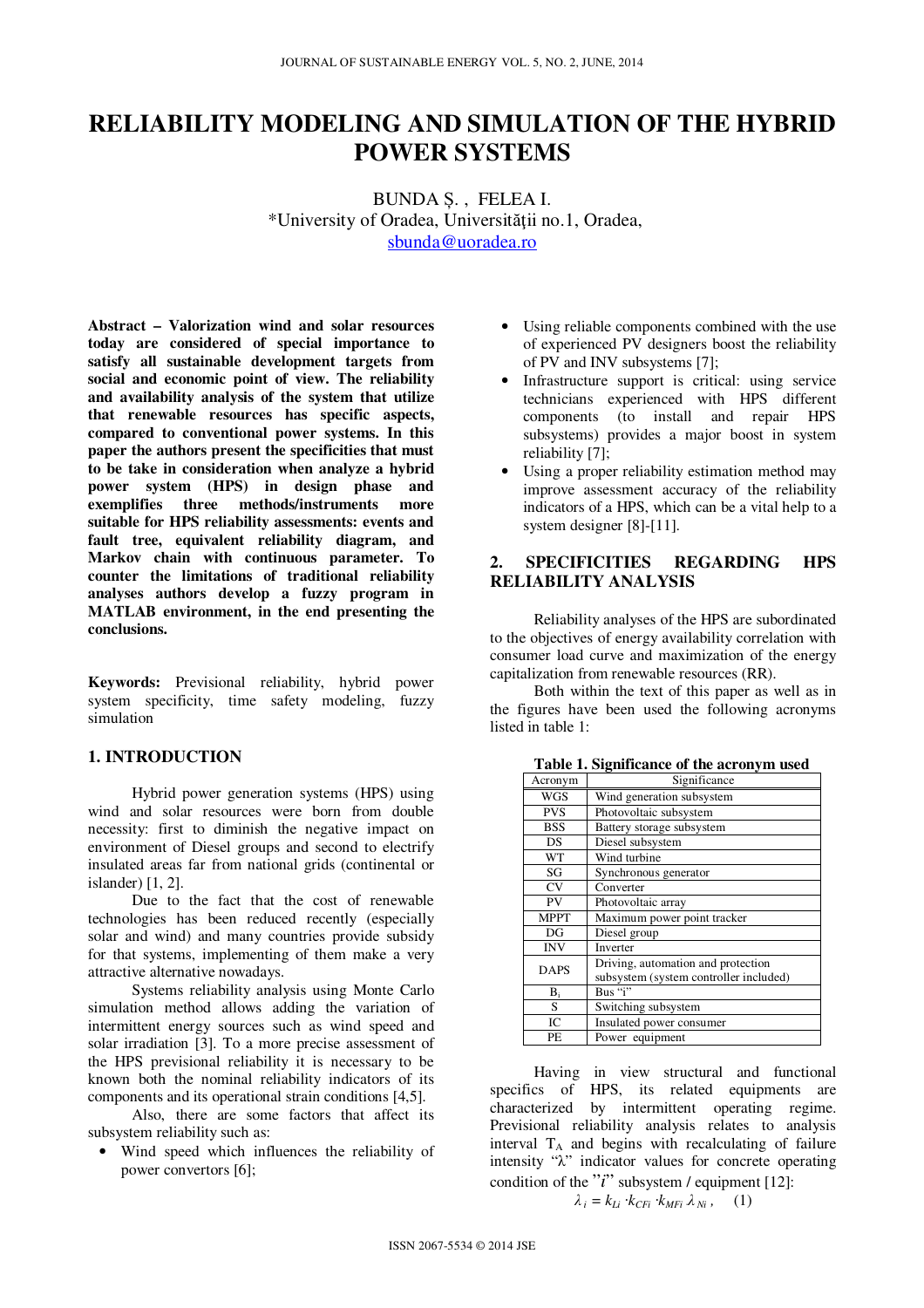Where:

- $k_{Li}$  = Correction coefficient related to loading (strain) degree;
- $k_{CFi}$  = Correction coefficient determined by climate factors;
- *kMFi* = Correction coefficient determined by microclimate factors;
- $\lambda_{Ni}$  = Failure intensity guaranteed by supplier for nominal (standard) functioning condition.

In case of intermittent functioning mode the equipment strain is differentiated during the three regimes thus:

- Transient (starts-stops)  $\rightarrow$  characterized by overstressing;
- Stabilized functioning in load  $\rightarrow$  characterized by PE strain variation from nominal power to a part of nominal value (fixed by solar irradiance value and/or wind speed value);
- Stagnation  $\rightarrow$  for irradiance / wind speed increases (waiting), case in which PE are under strained or completely unstrained.

For DAPS within HPS we neglect reliability indicators variations with strain level, considering  $K_{li}$  = 1 whatever mode and functioning regime. For PE the strain degree is differentiated during stabilized regimes.

To exemplify the reliability analysis methodology we consider a HPS wind – solar – Diesel type (HPS-WSD) having the functioning scheme represented in figure 1:



### **Fig. 1. HPS block diagram utilized in reliability modeling exemplification**

For PE of HPS from figure1 the strain level is depending of the functioning regime which is synthesized in table 2.

For PE inscribed in table 2, "*kLi*" coefficient is different in the two regimes, so we can proceed in two ways:

• On determine first the medium value of "*kLi"* and then the medium value of "λ *i*". In this case we work as in case of HPS with continuous

operation;

- On determine the following two values of the "*kIi"* coefficient:
	- $\triangleright$   $k_{li}^L$  = The value of load factor in load;
	- $\triangleright$   $k_{\perp i}^{WL}$  = The value of load factor in waiting regime.

**Table 2. PE strain characteristic during stabilized regime of the HPS** 

| <b>HPS</b><br>regime | Load operation        |               |                                  | Complete<br>stagnation<br>(waiting) |                       | Power storage |
|----------------------|-----------------------|---------------|----------------------------------|-------------------------------------|-----------------------|---------------|
| PE                   | With RS*              | With BA       | With BA<br>and DG                |                                     | From RR               | From DG       |
| WGS                  | Normal                |               | Mechanical Mechanical Mechanical |                                     | Normal                | Completely    |
| WT+CV1)              | strain                | strain        | strain                           | strain                              | strain                | unstrained    |
| PVS                  | Normal                |               | Completely Completely            | Completely                          | Normal                | Completely    |
| $PV+CV2$             | strain                | unstrained    | unstrained                       | unstrained                          | strain                | unstrained    |
| DS                   | Completely Completely |               | Normal                           | Strained in                         | Completely            | Normal        |
| (DG+CV3)             | unstrained            | unstrained    | strain                           | voltage                             | unstrained            | strain        |
| <b>BSS</b>           | Strained in           | Normal        | Normal                           | Strained in                         | Normal                | Normal        |
| $(BA+S)$             | voltage               | strain        | strain                           | voltage                             | strain                | strain        |
| <b>INV</b>           | Normal                | Normal        | Normal                           | Completely                          | Completely            | Completely    |
|                      | strain                | strain        | strain                           | unstrained                          | unstrained            | unstrained    |
| B1                   | Normal                | Normal        | Normal                           | Strained in                         | Normal                | Normal        |
|                      | strain                | strain        | strain                           | voltage                             | strain                | strain        |
| B <sub>2</sub>       | Normal                | Normal        | Normal                           |                                     | Completely Completely | Completely    |
| and work and         | strain<br>. .         | strain<br>. . | strain<br>$- - - -$<br>-------   | unstrained                          | unstrained            | unstrained    |

<sup>\*</sup> RS = renewable subsystems of the HPS (WGS and PVS)

Thus we obtain the values of "λ *i*" indicator in two cases:

▪ For load operating:

$$
\lambda_{Li}^{L} = k_{Li}^{L} \cdot k_{CFi} \cdot k_{MFi} \cdot \lambda_{Ni}
$$
\n
$$
\text{For waiting regime:}
$$
\n
$$
\lambda_{Li}^{WL} = k_{Li}^{WL} \cdot k_{CFi} \cdot k_{MFi} \cdot \lambda_{Ni}
$$
\n(3)

The "i" elements from table 2 will be treated in this second case like two fictive series elements having the following failure intensities:

$$
\lambda_i^L = \frac{T_L}{T_A} \lambda_{Li}^L \qquad ; \qquad \lambda_i^{WL} = \frac{T_{WL}}{T_A} \lambda_{Li}^{WL} \tag{4}
$$

For PE of HPS which operates in intermittent regime *i*, it justifies utilizing a third value for fault intensity of equipment:

$$
\lambda_i^T = k_{Li}^T \cdot k_{CFi} \cdot k_{MFi} \cdot \frac{T_T}{T_A} \cdot \lambda_{Ni}
$$
 (5)

Where:

 $T_T$  = Transient time interval;

 $k_{li}^T$  = Load factor (overstrained) in transient regime.

In reliability analysis the PE can be treated, depending on available calculus elements:

- As being composed from three fictive elements, having three fault intensities, corresponding the three operating regime: load, waiting and transient ( $\lambda_i^L, \lambda_i^{WL}, \lambda_i^T$ *WL i*  $\lambda_i^L$  ,  $\lambda_i^{WL}$  ,  $\lambda_i^T$  );
- As a one equivalent element having fault intensity "λ *i*".

Considering the fact that often the microclimate factors affect HPS maintenance, it is justified to perform correction on "maintenance intensity" factor:

$$
\mu_i = \frac{\mu_{Ni}}{k_{cri} \cdot k_{MFi}} \tag{6}
$$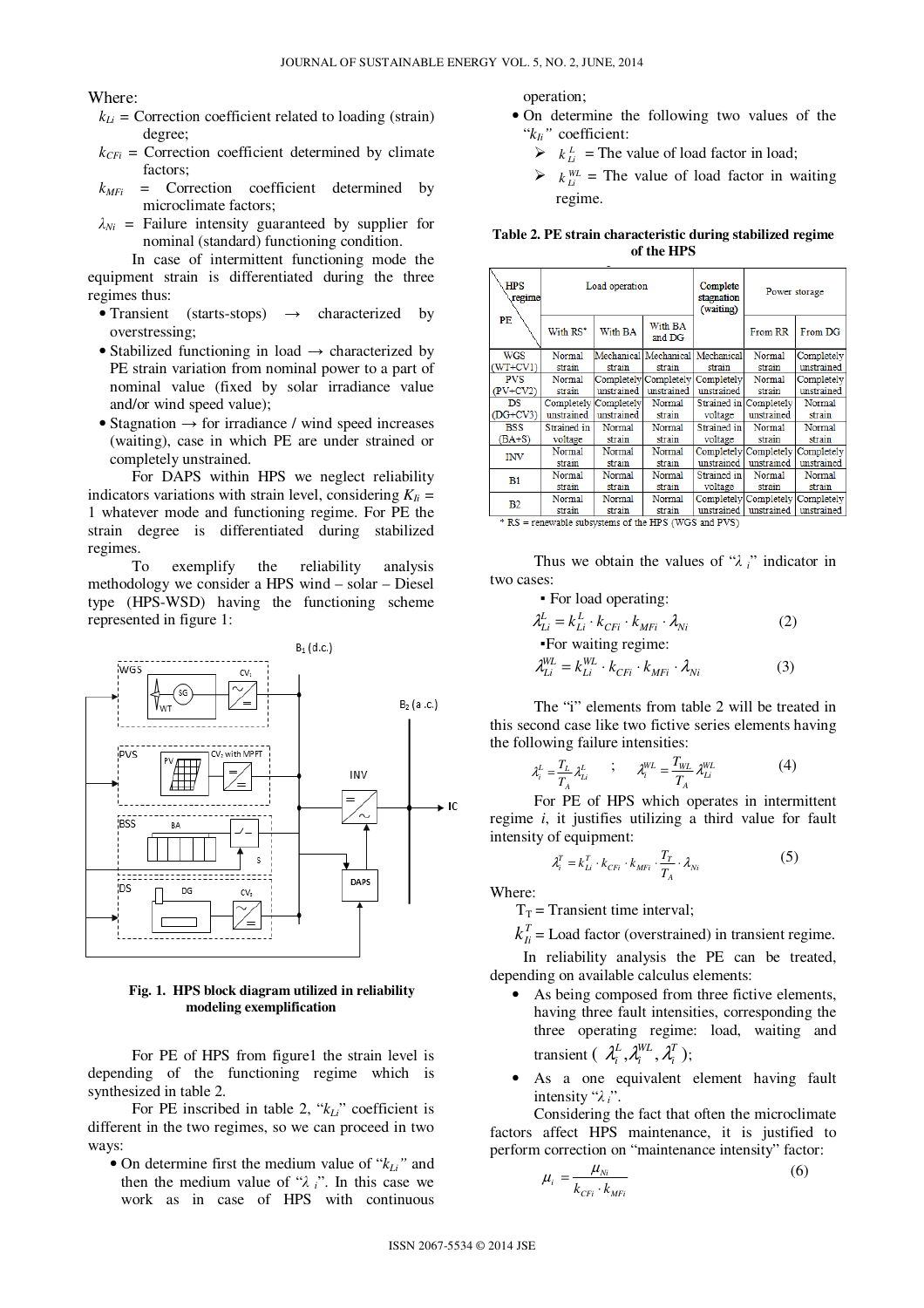The reliability of the auxiliary HPS components is not affected by its operating mode.

## **3. EXAMPLES OF MODELING TIME SAFETY OF THE HPS**

For HPS time safety  $(R_T)$  assessment we take into consideration the technological scheme (shown in figure1) and the following widely accepted hypothesis [12,13]:

- It is known the functional level for which the modeling has to be done;
- It is known the reliability indicators for elements of HPS structure  $(\lambda_i, \mu_i)$ , adjusted for concrete operating conditions;
- HPS components and structural subsystems are considered independent from reliability point of view;
- Considering the relatively high reliability level of the components within HPS structure, in many applications are neglecting the probability of double faults;
- The reliability level of DAPS, BA charger, d.c. and a.c. buses is superior to reliability level of the HPS power sources and therefore these components are not highlighted in its structural details.

In these conditions, the most appropriate methods for HPS time safety modeling are: events and fault tree analysis (FTA), reliability block diagram (RBD) and Markov chain with continuous parameter. We take into account the values for mean time between failures (MTBF) and mean time of maintenance (MTM) of each equipment, which can be found in [13]-[17] and synthesized in table 3. Numerical values obtained for HPS subsystems are presented in table 4.

|             | <b>PVS</b> | <b>INV</b> | <b>BSS</b> | DS   | <b>WTG</b> |
|-------------|------------|------------|------------|------|------------|
| <b>MTBF</b> | 10         | 1,5        | -5         | 1000 | 2400       |
|             | years      | years      | years      | h    | h          |
| <b>MTM</b>  | 40         | 40         | 40         | 60   | 60         |
|             | days       | days       | days       | days | days       |

**Table 3. MTBFand MTM sets of values** 

#### **Table 4. Values obtained for HPS elements**

| <b>HPS</b><br><b>Subsystem</b> | λ.<br>$[x10^{-4} h^{-1}]$ | μ,<br>$[x10^{-4} h^{-1}]$ | F.    |
|--------------------------------|---------------------------|---------------------------|-------|
| WGS                            | 4,166                     | 6.944                     | 0,011 |
| <b>PVS</b>                     | 0,114                     | 10,416                    | 0.375 |
| <b>BSS</b>                     | 0.232                     | 10.416                    | 0.022 |
| DS                             | 10                        | 6.944                     | 0.590 |
| INV                            | 0.76                      | 10,416                    | 0,068 |

*A. Events and fault tree analysis (FTA) method:*  Making the HPS configuration with BSS and DS as backup subsystems, we consider two more hypotheses:

This one's two categories of generating subsystems (RS=WGS+PVS) and (RZ=BSS+DS) are sized for 100% level, namely to cover the peak power requested by IC;

• Because in this frame we fallow the time safety assessment we consider only the intrinsic safety of the HPS components.

The FTA of the HPS is presented in figure 2.



#### **Fig. 3. Fault three of the HPS-WSD in RZ=DS+BSS configuration**

With data from table 4 we obtained  $F_{IC} = 0.07$ . Other reliability indicators we can calculate, considering analysis period of  $T_A = 8760$  hours, are: Reliability  $R_{IC} = 1-F_{IC} = 0.93$ ; Total time of good functioning  $\alpha_{\text{IC}}(T_A) = R_{\text{IC}} \cdot T_A = 8146.8$  hours; Total time of no functioning  $\beta_{IC}(T_A) = T_A - \alpha_{IC}(T_A) = 613.2$ hours.

*B. HPS assessment based on reliability blocks diagram (RBD) method:* 

Due to the fact that PVS is not available during the night, HPS configuration changes, so there will be two reliability block diagram as shown in figure 4.



#### **Fig. 4. Day (a) and night (b) configuration of the HPS**

The equivalent HPS consist from the two series elements corresponding the day and night time configuration. Solving these schemes is done easy. By successive reductions and supposing that  $\lambda$  and  $\mu$  is constant, we can write the equivalent fault and maintenance intensities with consecrate formulas [12], numerical results being presented in table 5:

*C. Markov chain with continuous parameter (MCC) method* 

For HPS structure considered in figure2 applying MCC are done considering the well known ypothesis  $[12]$ ,  $[13]$ ,  $[19]$ . The HPS-WSD type is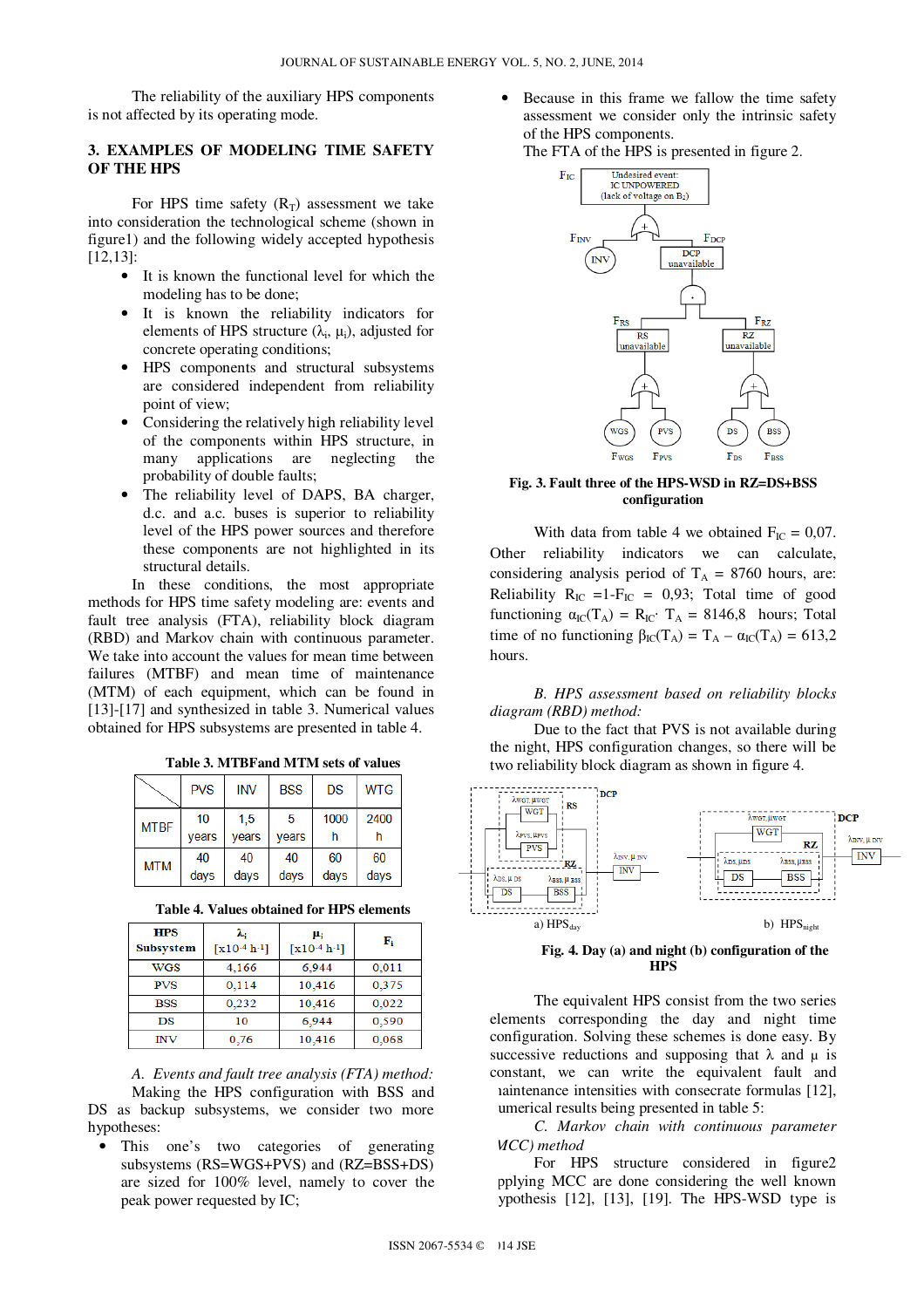graphically reduced by RBD instrument, considering day time configuration as shown in figure 4 and analytically by applying relations from [12]. For DG from DS, fault intensity in "starting refusal" is calculated taking into account that repair intensity is the same when DG passes from "fail in operation" state or from "fail in starting" state. From [16] it is known that  $R_{DG} = 0.99$  and considering MTM<sub>DG</sub> = 60 days = 1440 h [16], results:

$$
\mu_{SD} = \mu_{SD}^{'} = \frac{1}{1440} = 6,99 \cdot 10^{-4}
$$
\n
$$
R_{SD} = \frac{\mu_{SD}}{\lambda_{SD} + \mu_{SD}} = \frac{\mu_{SD}}{\lambda_{SD} + \mu_{SD}} = 0,99 \implies \lambda_{SD} = \frac{\mu_{SD} - 0,99\mu_{SD}}{0,99}
$$
\n(7)

Taking into account that HPS subsystems cam be in three states (normal operation-N, failure-F and reserve-RZ) and based on states graph, the matrix of transitions will be written taking into account the rules of their formations [13], [14]. By resolving the linear equation of the system [12], [13] we found the probability of each state  $(P_0, P_1, P_2, P_3)$ .

With the probability of each state we calculate the reliability indicators for DCP and having the reliability indicators for INV we can calculate reliability indicators of HPS using RBD instrument (as DCP and INV being two series elements), numerical results being presented in table 6:

**Table 5. Values obtained applying RBD instrument** 

| <b>Reliability</b><br>indicators | <b>Units</b> | <b>Values</b><br>obtained |  |  |
|----------------------------------|--------------|---------------------------|--|--|
| <b>AHPSday</b>                   | $[h^{-1}]$   | 8,189-10-5                |  |  |
| <b>HHPSday</b>                   | $[h^{-1}]$   | $1,086-10-3$              |  |  |
| AHPSnight                        | $[h^{-1}]$   | 3.994-10-4                |  |  |
| <b>µHPSnight</b>                 | $[h^{-1}]$   | $1,323 \cdot 10^{-3}$     |  |  |
| $\lambda_{\rm HPSe}$             | $[h^{-1}]$   | 5,572-10-4                |  |  |
| <b>HHPSe</b>                     | $[h-1]$      | 1.282-10-3                |  |  |
| MTBF <sub>HPS</sub>              | [h/y]        | 1795                      |  |  |
| <b>MTM</b> <sub>HPSe</sub>       | [h/y]        | 780,284                   |  |  |
| $R_S$                            |              | 0.697                     |  |  |
| $\mathbf{F}_{S}$                 |              | 0,303                     |  |  |
| $\alpha$ HPS(T <sub>A</sub> )    | [h]          | 6105                      |  |  |
| $\beta$ HPS(TA)                  | [h]          | 2655                      |  |  |
| $v_{HPS}(T_A)$                   | $[$ in./y]   | 3.402                     |  |  |

 **Table 6. Values obtained applying MCC method** 

| <b>Reliability</b><br><b>indicators</b> | <b>Units</b>                | <b>Values</b><br>obtained |
|-----------------------------------------|-----------------------------|---------------------------|
| $P_0$                                   |                             | 0,405                     |
| P,                                      |                             | $1,650 \cdot 10^{-3}$     |
| ${\bf P}_2$                             |                             | 0,592                     |
| $P_3$                                   |                             | $2,772 \cdot 10^{-3}$     |
| $\mathbf{R}_{\mathbf{S}}$               |                             | 0,977                     |
| $\mathbf{F}_{\mathbf{S}}$               |                             | 0.023                     |
| <b>MTBF<sub>HPS</sub></b>               | [h/y]                       | 3.383.104                 |
| <b>MTM<sub>HPS</sub></b>                | [h/y]                       | 798,853                   |
| $\alpha$ HPS $(T_A)$                    | [h]                         | 8558                      |
| $\beta$ HPS(TA)                         | [h]                         | 202                       |
| $v_{HPS}(T_A)$                          | $\left[\text{in./y}\right]$ | 0.253                     |

## **4**. **RELIABILITY SIMULATION OF THE HPS BASED ON FUZZY MODEL**

Analyze of the HPS operating behavior is difficult because comprise three factors of uncertainty: random characteristic of RR (solar and wind), random characteristic of load and random characteristic of time of good functioning and time of corrective maintenance.

Implementing fuzzy model for the HPS scheme from figure 2 imply covering three steps [20]: preparing fuzzy analysis, generating the source code of fuzzy program and analysis the data obtained by running the program.

*S1) Preparing fuzzy analysis:* consist in six phases synthesized in figure 5:



**Fig. 5. Phases of fuzzy preparation** 

We consider it would be more appropriate to utilize Gauss membership functions instead trapezoidal or triangular (widely used for calculating and interpreting reliability data [21]). For this type of function must specify central value and standard deviation (σ). For each HPS component (WGS, PVS, BSS, DS, INV) have been defined seven linguistic degrees on a linear interval for the indicators intensity of fail and intensity of repair  $(\lambda_i, \mu_i)$ : from unsatisfactory (U), to very good (VG). To establish the variation interval for  $(\lambda_i, \mu_i)$  was taken into account of MTBF and MTM values find in [14]-[18]. In results, the minimum and maximum values for  $(\lambda_i, \mu_i)$  for the five HPS components are calculated. To reduce the HPS scheme we utilize the RBD instrument and to assess HPS probability of failure we utilized FTA method.

*S2) Generating the source code:* has been made in MATLAB programming environment, these featuring predefined functions in realize the different stage of fuzzy calculus: fuzification, inference, defuzyfication. The fuzzy simulation program has followed the steps contained in the logic scheme presented in figure 6. The center of input membership functions are computed for  $F_i$ , where  $i = 1 \ldots 7$  is the number of membership function corresponding the linguistic degree previously defined. Standard deviation  $(\sigma)$  is computed for asymmetric Gauss function.

After computing membership functions characteristics of the HPS system, the program generates these functions and displayed in separate windows. In module "generating the rules sets", these rules are under the form of logic equations, having as variables the linguistic degree of the inputs and as operators the logic operators "and" and "or". In this case we choose the fallowing sets of fuzzy rules for every seven linguistic degree: "If (element\_1 is VG) and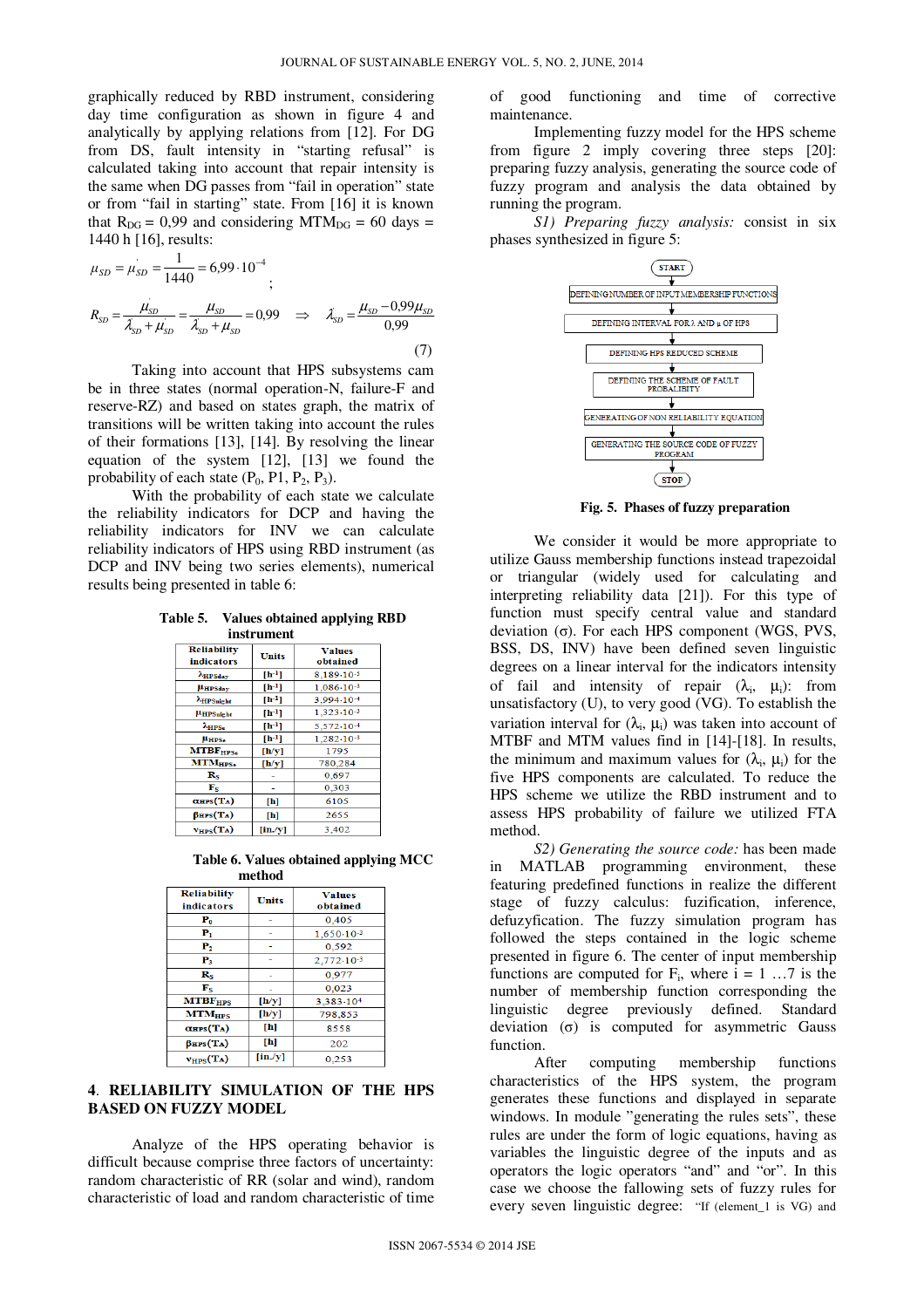(element\_2 is VG) and (element\_3 is VG) and (element\_4 is VG) and (element\_5 is VG) then (system is VG)".



**Fig.6. Logic scheme of fuzzy modeling program** 

*S3) Analysis the data obtained by running the simulation program:* 

Launching the program from main module entitled "d\_fuzzySH1.m" lead to a graphical window appearance, with virtual buttons as shown in figure 7.



**Fig. 7. Snapshot of the main graphic interface** 

Pressing the "Specification domain  $\lambda$  and  $\mu$ " button will appear an editing window in which is introduced the minim and maxim values of  $\lambda$  and  $\mu$ from each HPS components, calculated in (P1). Pressing the "Specification inputs" button results a new window called "Specification of simulation data" in which the program computes non reliability values of each HPS component with the values of  $\lambda$  and  $\mu$ previously entered. Result a non reliability interval  $[F_1,$  $F<sub>2</sub>$  for each HPS component. In the "Inputs" column are computed the values of membership functions centers, this column being also an editing window in which we can introduce specific values for F, previously calculated for each HPS component. After introducing the new F values is pressed "Saving data" button, the data is saved in a separate MATLAB file which can be called whenever needed. Choosing "Fuzzy simulation" option the program generates input membership functions for each HPS component and computes the output membership function for the system. In a separate window is computed non reliability of the HPS. Choosing "Decision surfaces" option, the program generates inference surfaces based on the rules defined in "d\_fuzzySH1.m" module. We obtained 3D representations in which are distinguished the dependency of HPS non reliability according to two of its subsystem non reliability from five considered elements. These surfaces is depending on two inputs, at choice, the other three inputs being considered constant. Exemplifications are presented in figures 8, 9. In case of HPS analyzed in this paper results non reliability of the system depending on two elements from a total of five.



**a) HPS non reliability depending on WGS and PVS** 



 **b) HPS non reliability depending on BSS and DS** 





**a) HPS non reliability depending on PVS and INV** 



**b) HPS non reliability depending on WGS and INV** 

#### **Fig. 9. HPS non reliability simulations in case of one of the RR are available: (a) solar (b) wind**

In case of modification MTBF and MTM sets of values, the program need no modification, but the new values of  $\lambda$  and  $\mu$  must be introduced and saved from the same graphic interface with virtual buttons (figure 7). For example we modified  $λ$  of the HPS components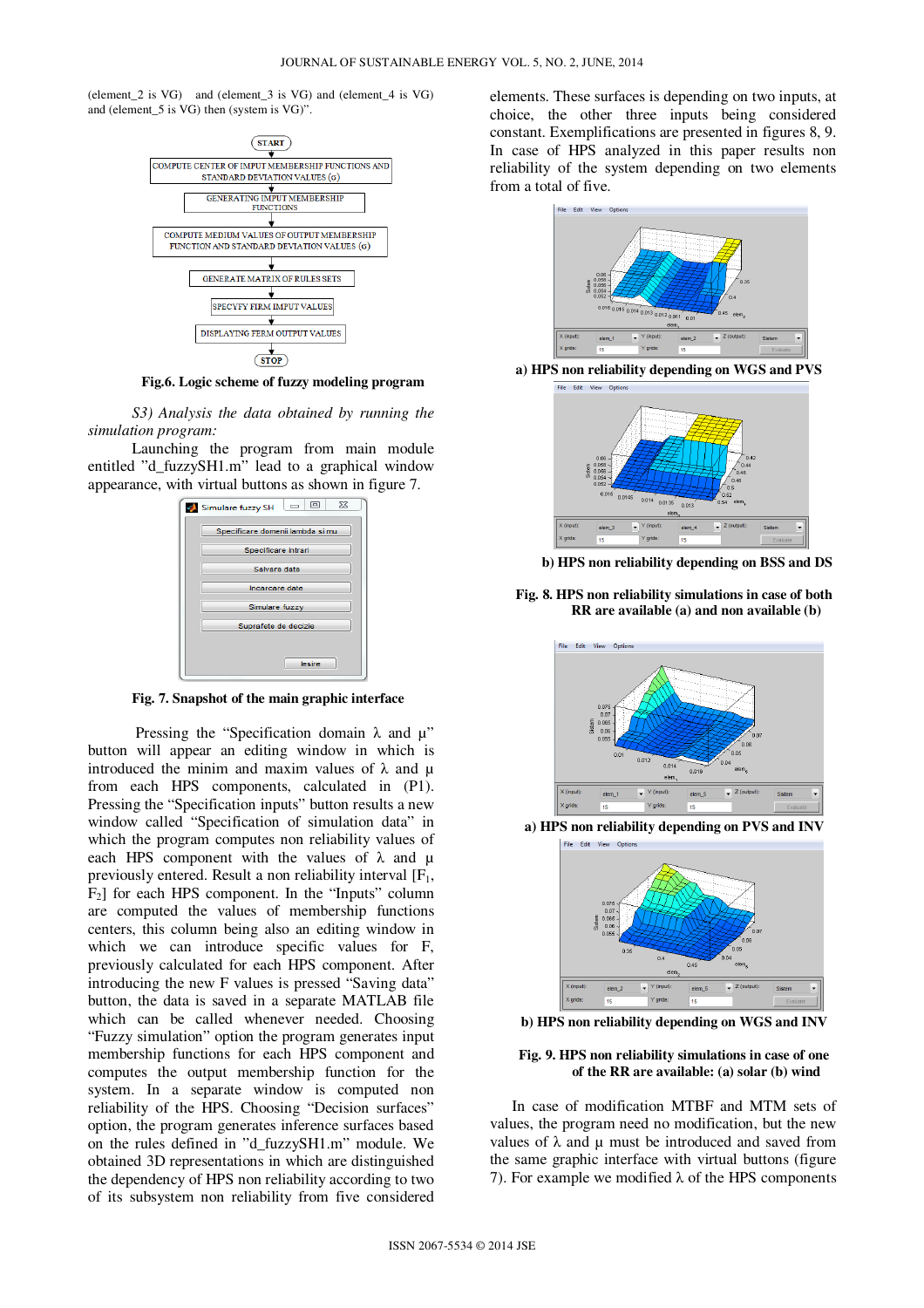according to MTBF changes [13]-[17], the new values being presented in table 7.

**Table 7. New values of MTBF within HPS** 

|             | <b>PVS</b> | INV   | <b>BSS</b> | DS   | <b>WTG</b> |
|-------------|------------|-------|------------|------|------------|
| <b>MTBF</b> | 15         |       |            | 1500 | 2400       |
|             | vears      | vears | vears      | n    |            |
| MTM         | 40         | 40    | 40         | 60   | 60         |
|             | days       | days  | days       | days | days       |

Non reliability of the system depending on two elements from a total of five is obtained by running the simulation program, the 3D graphic results being presented in figure 10 and 11.



**a) HPS non reliability depending on WGS and PVS** 



**b) HPS non reliability depending on BSS and DS** 

**Fig. 10. HPS non reliability simulations in case of both RR are available (a) and non available (b)** 





**b) HPS non reliability depending on WGS and INV** 

**Fig. 11. HPS non reliability simulations in case of one of the RR are available: (a) solar (b) wind** 

## **5. CONCLUSIONS**

For the study of HPS previsional reliability is recommended resorting to the following representation technique: events and fault tree, reliability block diagram and state graph. Modeling and assessment of HPS previsional reliability is made having in consideration the following two specificities: the different strain degree between the two operating mode of the HPS (continuous and intermittent) and the existence of adjusting, protection and automation loops within DAPS.

HPS reliability in configuration with RZ consists from BSS and DS is above 0,9.

Reliability of the HPS assessed with RBD instrument is slightly different from reliability analyzed with other three methods due to the fact that in RBD instrument we take into account the different configuration of the system during day and night.

Applying fuzzy theory to HPS reliability consist in availabilities to quantify and to model qualitative announcement - possible altered by incomplete information and subjectivism – in flexible forms as close as possible to the thinking of modern engineer which operate with these. The fuzzy simulation program of HPS reliability allow to brows all the steps of fuzzy modeling and it is made in a versatile manner, orientate to object, modular. It is possible to generate decision surfaces for any HPS configuration, in this paper we choose a RZ=BSS+DS one, the decision surfaces is possible to represent in case of both availability of RR and unavailability of RR. It is notice that HPS non reliability in case of available RR is similar to HPS operating in PVS and INV configuration. Also HPS non reliability in case of operating with RZ is similar to HPS operating with WGS and INV configuration. Fuzzy modeling program can be applied to any HPS configuration with minimum modification of the reduced scheme and non reliability equation. With chosen MTBF and MTM values of HPS components we obtain with fuzzy method the results of  $F_{HPS} = 0.056$  and  $R_{HPS} = 0.944$ .

### **6. REFERENCES**

- 1. L. Fiorentini, O. Honorati, E. Santini,"*Project optimization of wind - Diesel integrated system*", Library of Universita di Roma, Electric Energy Department,1999.
- 2. Ș. Bunda, *The Implementation Opportunity of the Hybrid Power Systems in to Rural Electrification*, Energy Engineering Conference, Oradea, May 2006.
- 3. S. Pavlos Georgilakis , Yiannis A. Katsigiannis, "*Reliability and economic evaluation of small autonomous power systems containing only renewable energy sources*", Renewable Energy No.34/2009.
- 4. I. Felea, D. Meianu, E. Barla, Ș. Bunda, " *Modelling the previsional reliability of small scale hydroelectric plants by reporting of its states*",